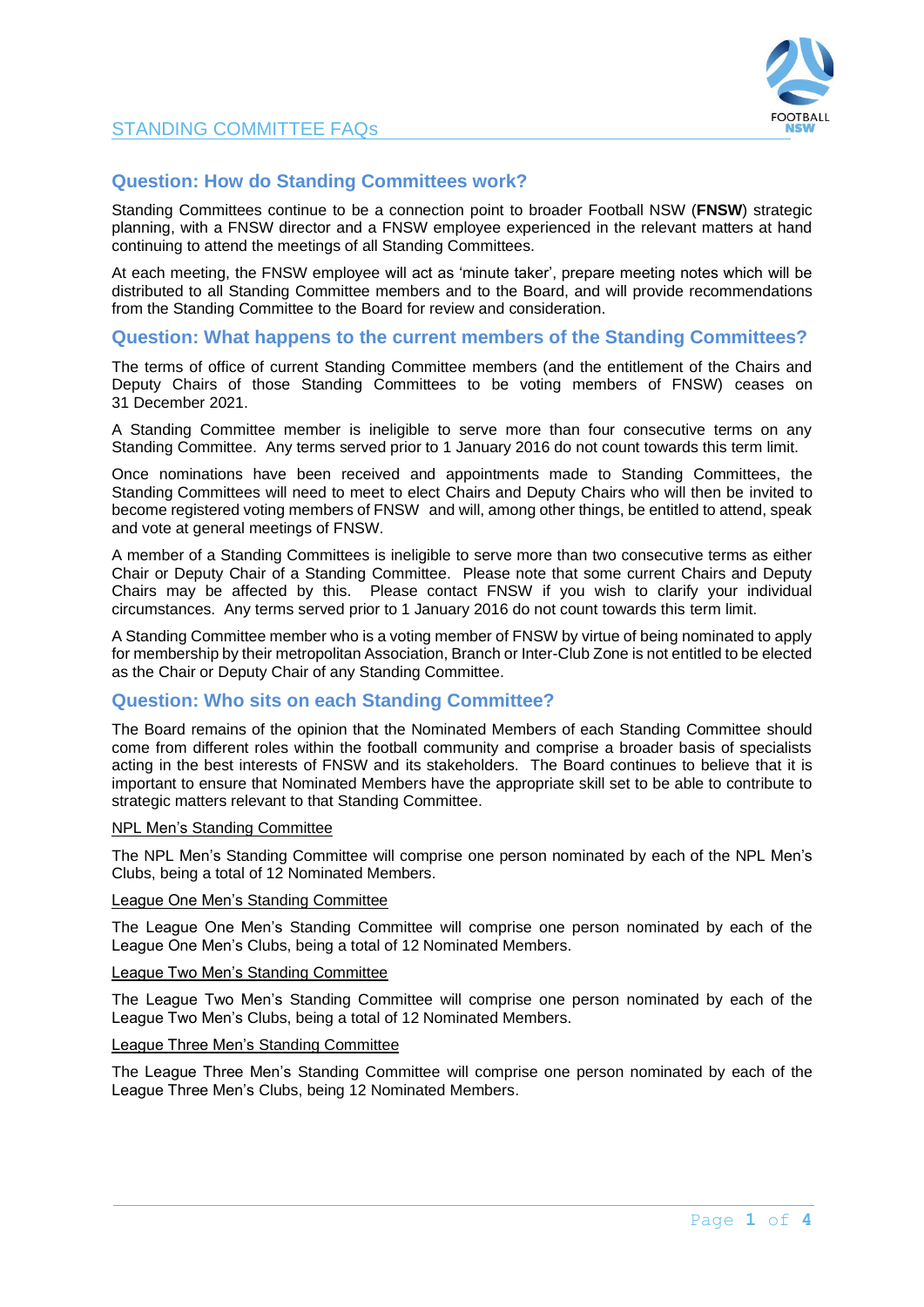

### Women's Standing Committee

The Women's Standing Committee will comprise not less than six but not greater than eight Nominated Members.

At least 50% of the members of the Women's Standing Committee must be female.

The preferred composition of the Women's Standing Committee is as follows:

- (a) no more than two persons who play for, coach, manage or administer a Women's team or Club in an Association Zone or Branch Zone competition, or who have done so in the last 12 months;
- (b) no more than two persons who play for, coach, manage or administer a Women's premier league or state league Club, or who have done so in the last 12 months;
- (c) no more than two persons who play for, coach, manage or administer a Women's team or Club in the State (at any level), or who have done so in the last 12 months; and
- (d) no more than two persons who play for, coach, manage or administer a Women's team or Club in the State (at any level), or who have done so in the last 12 months.

#### Futsal Standing Committee

The Nominated Members of the Futsal Standing Committee will comprise no more than eight persons who have each been nominated by two Futsal Clubs or Futsal Centres.

#### Associations Standing Committee

The Associations Standing Committee will comprise one person nominated by each of the metropolitan Associations and one person nominated by each of the Branches, being a total of 18 Nominated Members.

#### Coaches and Technical Advisory Panel

The Coaches and Technical Advisory Panel will comprise a maximum of six Nominated Members nominated by two Eligible Nominators and a minimum of two Appointed Members.

The preferred composition of the Coaches and Technical Advisory Panel is as follows:

- (a) at least two persons who have an "A" license, "B" license or "C" license for coaches (or the equivalent thereof):
- (b) no more than one person who has a "goalkeeper" diploma;
- (c) at least one person who has a "junior" license, "youth" license or a "grassroots" licence (or the equivalent thereof);
- (d) at least one person who coaches a Women's football team in the State (at any level), or who has done in the last 12 months; and
- (e) no more than one person who coaches a futsal team in the State (at any level) or who has done so in the last 12 months.

#### Referees Advisory Panel

The Referees Advisory Panel will comprise not less than six but not greater than eight members.

The Referees Advisory Panel will comprise a maximum of two Nominated Members and a minimum of four Appointed Members.

The preferred composition of the Referees Advisory Panel is as follows:

(a) at least two persons who hold Level 1 Referee accreditation and have officiated at FIFA or national level, who have been nominated by two Eligible Nominators;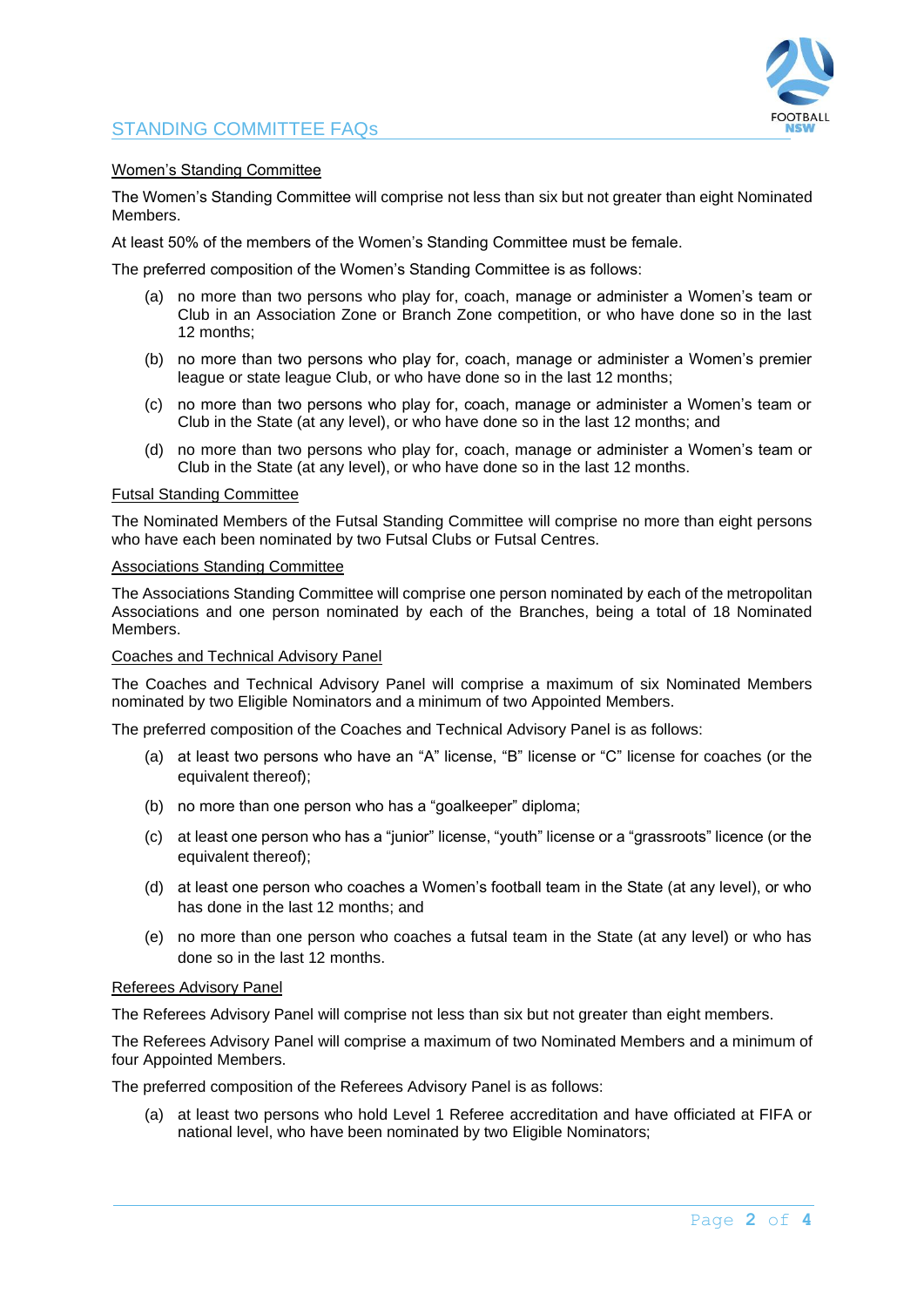

- (b) at least one person who holds Level 1 Referee accreditation and has officiated at premier league or state league level (men's or women's), who has been nominated by two Eligible Nominators;
- (c) at least one person who holds Level 3 Referee accreditation and is a member of a Referees Body, who has been nominated by two Referees Bodies as Eligible Nominators; and
- (d) no more than one person who holds Level 3 Futsal Referee accreditation and officiates for the NSW Futsal Referees Association, or who has done so in the last five years, who has been nominated by the NSW Futsal Referees Association.

## **Question: How many times will the Standing Committees meet?**

The Standing Committees will meet at least three times a year to discuss strategic matters which are relevant to the aspects of the game with which each Standing Committee is concerned.

# **Question: What powers do the Standing Committees have?**

The Standing Committees will act as advisory bodies, to focus on the strategic direction of FNSW (rather than concentrating on operational issues) and will have the ability to make recommendations to the Board.

The Standing Committees will also determine how their Chairs and Deputy Chairs are to exercise their votes as voting members of FNSW, with all decisions of Standing Committees to be made by majority.

## **Question: Who are the voting members of Football NSW?**

The Chair and Deputy Chair of each Standing Committee will be invited to become voting members of FNSW.

The other voting members of FNSW are the delegates of each metropolitan Association and Branch and the representatives of the Inter-Club 1 Zone Council and the Inter-Club 2 Zone Council.

If you have been elected or nominated by a metropolitan Association, Branch or Inter-Club Zone to become a voting member of FNSW, you remain eligible to join a Standing Committee, however, you are not eligible to be elected Chair or Deputy Chair of that Standing Committee (and vice-a-versa).

## **Question: How long can a member sit on a Standing Committee**

Members of Standing Committees are entitled to serve for a term of up to two years and are eligible for re-appointment for three further terms. The term of the next set of members of Standing Committees will commence on 1 January 2022 and expire on 31 December 2023.

However, as stakeholders are aware, due to a restructure of the Football NSW Men's Competitions, the Football NSW League Three Men's Competition (formerly, the NPL 4 Competition) will cease to exist at the end of the 2022 season.

Consequently, as advised [separately,](https://footballnsw.com.au/wp-content/uploads/2021/11/Letter-to-Members-02.11.2021.pdf) a number of amendments will need to be made to the Football NSW Constitution and to the Football NSW By-laws ahead of the 2023 season to reflect this change, including removing the League Three Men's Standing Committee.

In addition to this, FNSW is in the process of a Constitutional Review and Governance Improvement Project which may also impact the Standing Committees and Inter-Club Zone Councils.

Therefore, all nominees for Standing Committees and the Inter-Club Zone Councils (in particular those intending to stand for Chair or Deputy Chair) should be aware that the above may result in a reduction in the terms of office of Standing Committee and Inter-Club Zone Council members and a reduction in the period for which the Chairs and Deputy Chairs of Standing Committees and Inter-Club Zone Councils will remain voting members of FNSW.